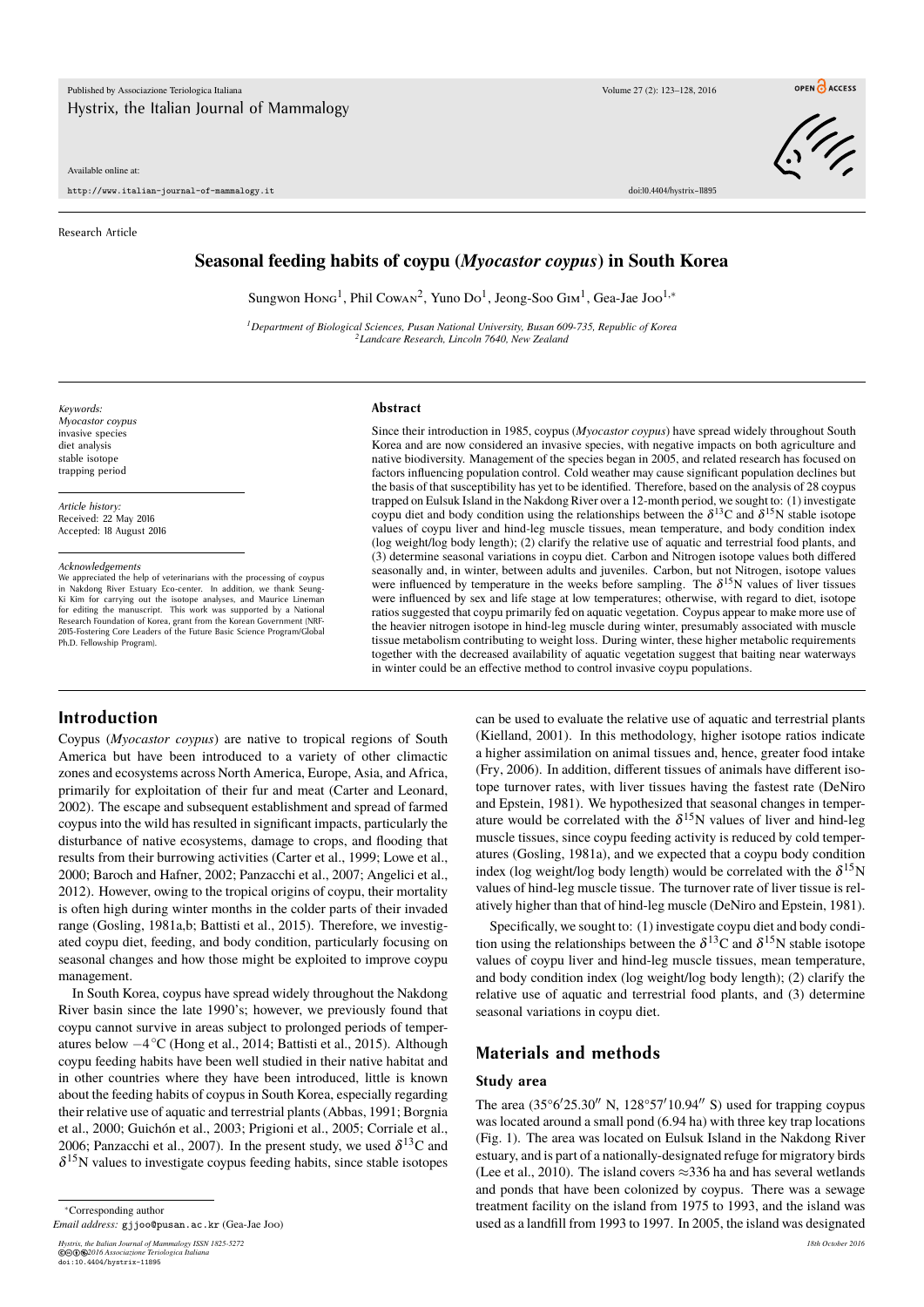as a migratory bird park (Williams et al. 2006; http://wetland.busan.go. kr).



**Figure 1** – Study area on Eulsuk Island (≈336 ha) in the southern Nakdong River estuary of South Korea. Coypu trapping was conducted in the area surrounding the pond (6.94 ha). The filled circles are the key sites for trapping.

### **Tissue collection**

Coypus were captured from January 2013 to January 2014 using unbaited live animal traps  $(28\times30\times90$  cm, self-made) to avoid influencing isotope ratios by bait. The traps were set continuously and checked twice a week, and trapped animals were euthanized. Since the coypu is classified as an invasive species in South Korea, no approval was required to trap the animals. For each trapped coypu, recorded data included sex (female, male), body length (cm), and weight (kg), with animals weighing <1.25 kg considered juveniles (Brown, 1975). In addition, tissue samples (liver and hind-leg muscle) were taken from each coypu killed and samples were stored at −20◦C until analysed (4–6 weeks). For analysis, the tissues were dried at  $60 °C$  to constant weight and then soaked in a solution of methanol, chloroform, and water (2:1:0.8, volume) for 24 h to remove lipids. After three washes with distilled water, the tissue samples were re-dried at 60◦C for 2 d and ground to a fine powder, using a porcelain mortar and pestle (Choi et al., 2014).

### **Stable isotope analysis**

To obtain  $\delta^{13}C$  and  $\delta^{15}N$  values, 0.4–0.6 mg dried tissue samples were individually placed in tin capsules  $(4\times6$  mm) and analysed by continuous-flow isotope ratio mass spectrometry (CF-IRMS; Micromass IsoPrime, Centre for Research Facilities, Pusan National University). The isotope ratios were then determined from the following relationship:

$$
\delta X(\% \text{e}) = [(R_{\text{sample}}/R_{\text{standard}}) - 1] \times 1000 \text{ %}
$$

where *X* is  $\delta^{15}N$  or  $\delta^{13}C$  and *R* is the corresponding  $\delta^{15}N/\delta^{16}N$ or  $\delta^{13}C/\delta^{12}C$  value. Pee Dee Belemnite (from the Peedee Formation, South Carolina, USA) and N<sub>2</sub> gas were used as standards for  $\delta^{13}$ C and  $\delta^{15}$ N analysis, respectively. The ratios are reported as means  $\pm$  standard error (SE) (Fry, 2006).

## Estimating the effects of low temperatures on the  $\delta^{15}$ N **values of coypu tissues**

To investigate the relationship between temperature and body condition, we used mean temperatures over time periods that corresponded to the isotope turnover rates for each tissue (liver tissue, 3 weeks before capture; hind-leg muscle tissue, 3 months before capture; Major et al., 2007). In order to assess the relative importance of low temperatures, we analysed the relationship between the  $\delta^{15}N$  values of the liver and hind-leg muscle tissues, body condition index, and mean temperature, using multiple regression analysis (as implemented in SPSS 18, IBM Inc., Chicago, IL, USA) for coypu groups and life stages. We

log-transformed the  $\delta^{15}N$  values of the liver tissues and all values were normalized to remove bias (Zar, 1999).

### **Food plant analysis**

We defined plants that did not occur in the pond as terrestrial plants and the others as aquatic plants. The sampling area was restricted to within 100 m of the water's edge, since coypu feeding is limited to that area (Abbas, 1991). Because isotopic values of soils are likely to have influenced the plant isotopic values, plants from around the pond were chosen randomly, with a distance of at least 30 m between specimens from the same species (Corriale et al., 2006), and the plants were identified using the taxonomic keys in Lee (2006). In order to assess any preference of coypu for particular plant parts, the plants were separated into above- and below-ground parts. Vegetation sampling was limited during winter months since the aboveground plant parts were dead. Plant parts were dried at 60◦C for 2 d and ground separately, except for floating plants which were dried and ground in their entirety since coypu eat them whole (Gosling, 1981a; Abbas, 1991; Wilsey et al., 1991; Marini et al., 2013). The vegetation components were then soaked in 1 mol/L HCl for 24 h to remove organic carbon, after which they were re-dried at 60◦C for 2 d (Choi et al., 2014).

#### **Statistical analysis**

An index of body condition was calculated using log weight per log body length (Anderson and Neumann, 1983), and for data analysis, winter was defined as the period from December to February, spring from March to May, summer as from June to August, and autumn as from September to November (Abbas, 1991; Hong et al., 2014; Battisti et al., 2015).

If the elapsed time between coypu captures exceeded 3 months, we assumed that the coypu population had been depleted and that a new group had colonized. Therefore, we compared the body condition indices and isotope ratios of the coypu groups (all or adults only), as well as the body condition indices and isotope ratios of adult and juvenile coypus, using the independent t-test for normally distributed data or the Mann-Whitney test for variables that did not exhibit normal type error distributions. In addition, we also compared the sex ratio between the groups, using chi-square tests (contingency table analysis), and the relationship between sex and body condition, using independent t-tests. In order to assess the influence of season, sex, and life stage on the isotopic ratios and the occurrence of interactive effects, we conducted two-way multivariate analysis of variance (MANOVA; Johnson and Wichern, 1988) as implemented in SPSS 18 (IBM Inc., Chicago, IL, USA).

Subsequently, the isotope ratios of the aquatic and terrestrial plants and coypus were separately analysed, using SigmaPlot 10.0 (Systat Software, San Jose, CA, USA). We used t-tests for normally distributed variables and the Mann-Whitney test for variables that did not exhibit normal type error distributions. Seasonally divided isotope ratios of plants and coypus were plotted against the C/N ratio in multiple scatter plots and were compared using t-tests.

### **Results**

### **Sample data**

During the 12-month trapping period, we captured a total of 28 coypus, with one group (n=13) trapped during winter to spring and a second group ( $n=15$ ) trapped during autumn to winter (Fig. 2). Juveniles ( $n=4$ ) were only trapped in the winter of 2013 (Tab. 2). The sex ratio of the two groups was similar ( $\chi^2$ =3.49, df=1, *p*>0.05), and, excluding juveniles, the mean body condition index of the two groups was also similar (*t*=-1.132, df=22; Fig. 2, *p*>0.05).

We found 6 aquatic, 10 terrestrial, and 4 unknown plant species in the study area (Tab. 3). As the mean temperature increased, the occurrence of floating and submerged vegetation also increased.

Excluding juveniles from the analysis, the  $\delta^{13}$ C values of the two groups differed significantly, for both liver and hind-leg muscle tissue (liver: *t*=-2.83, df=16, *p*<0.05; hind-leg muscle: *t*=-4.183, df=21,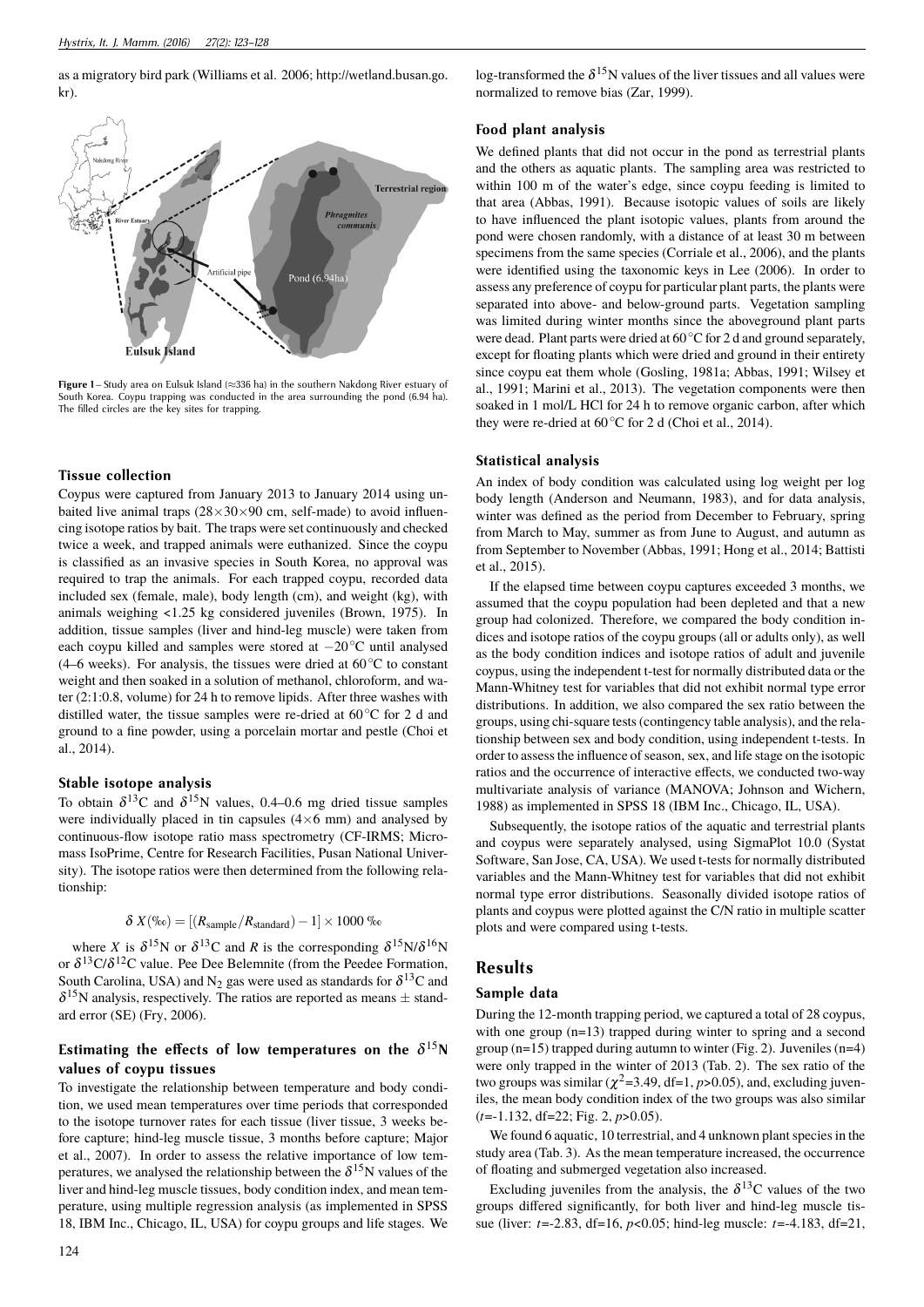

**Figure 2** – Body condition indices of coypus (n=28) captured on Eulsuk Island, South Korea during a 12-month period (11 Jan 2013 to 3 Jan 2014). Filled circles represent male coypus, and empty circles represent female coypus.

 $p$ <0.01; Fig. 3), with lower values observed in the winter/spring group than in the autumn/winter group.

With juveniles excluded, the  $\delta^{15}N$  values of the two groups also differed significantly for both liver and hind-leg muscle tissue, with lower values of hind-leg muscle tissues observed in the winter/spring group than in the autumn/winter group, and higher values of hindleg muscle tissues observed in the winter/spring group than in the autumn/winter group (liver tissues: *p*<0.05, *t*=-2.96, df=12, hind-leg muscle:  $p<0.01$ ,  $t=-3.23$ , df=17). In addition, the  $\delta^{15}$ N values of the hind-leg muscle tissue of juveniles in the winter/spring group differed significantly from those of the adults.  $(t=3.34, df=11, p<0.01)$ .

The  $\delta^{15}$ N levels in liver tissue were not dependent on the mean temperature of the 3 weeks prior to capture (*p*>0.05), although the levels of  $\delta^{13}$ C were influenced significantly by temperature ( $p$ <0.05). Similarly, the  $\delta^{15}$ N level of hind-leg muscle was not associated with the mean temperature of the 3 months before capture (*p*>0.05) whereas the  $\delta^{13}$ C level was (*p*<0.05). The model of sex based on life stage was significant ( $p$ <0.05 for  $\delta^{15}$ N of liver tissues, MANOVA).



**Figure 3** – Isotope ratio plots (means with 95% error bars) of liver and hind-leg muscle tissue from two groups of coypus captured on Eulsuk Island, South Korea during a 12 month period (11 Jan 2013 to 3 Jan 2014). Filled symbols represent liver tissue, empty symbols represent hind-leg muscle tissue, circles represent the group captured during the winter and spring of 2013, and triangles represent group captured during the autumn and winter of 2013/2014

# **Relationship between the** δ <sup>15</sup>**N values of coypu tissues and other factors**

The  $\delta^{15}$ N values of hind-leg muscle were more highly correlated with body condition ( $\beta$ =0.42, *p*<0.05) than with mean temperature of the 3 months before capture ( $\beta$ =0.24, *p*>0.05;  $r^2$ =0.47, *p*<0.01). For adults  $(n=24)$ , the  $\delta^{15}N$  values of hind-leg muscle were more highly correlated with body condition index ( $\beta$ =0.35,  $p$ >0.05) than mean temperature ( $β=0.19$ ,  $p>0.05$ ;  $r^2=0.33$ ,  $p<0.05$ ). Whereas for the juveniles (n=4), the  $\delta^{15}N$  values of hind-leg muscle were more highly correlated with mean temperature ( $\beta$ =0.98, *p*<0.05) than body condition index (β=0.16, *p*>0.05; *r* <sup>2</sup>=1.00, *p*<0.05).

### **Isotope ratios of food plants**

The isotope ratios of terrestrial and aquatic plants differed significantly for both above- and below-ground tissues ( $\delta^{13}$ C: *z*=-3.30, *p*<0.01;  $\delta^{15}$ N: *z*=-6.09, *p*<0.01). No differences were observed in the isotopes of above- and below-ground parts for either aquatic plants ( $\delta^{13}$ C: *z*=-1.25, *p*>0.05; δ <sup>15</sup>N: *t*=-0.21, df=33, *p*>0.05) or terrestrial plants  $(\delta^{13}C: t = -0.31, df = 37, p > 0.05; \delta^{15}N: t = 0.31, df = 37, p > 0.05)$ . However, the isotope ratios of aquatic plants clustered closer to those of coypus than to those of terrestrial plants (Fig. 4).



**Figure 4** – Isotope ratio plots (means with 95% error bars) of plants and coypus collected from Eulsuk Island, South Korea during a 12-month period (11 Jan 2013 to 3 Jan 2014). For the plant data, empty symbols represent aquatic plants, filled symbols represent terrestrial plants, triangles represent aboveground plant parts, and circles represent belowground plant parts. For the coypu data, empty quadrangle represents hind-leg muscles, and filled quadrangle represents liver tissues.

The  $\delta^{15}$ N values of aquatic plants differed significantly from those of terrestrial plants, except during the first winter sampling period, when analysis was limited by low sample sizes (winter:  $p > 0.05$ ,  $z = -1.464$ ; spring: *p*<0.01, *t*=5.33, df=12.68; autumn: *p*<0.01, *t*=5.07, df=9, winter:  $p<0.01$ , t=3.00, df=19). In addition, the  $\delta^{15}N$  values of roots and stems from aquatic plants differed significantly ( $\delta^{15}$ N: *t*=-2.85,  $df=7$ ,  $p<0.05$ ). In general, the isotope ratios of the coypu were more similar to those of the aquatic plants than the terrestrial plants. During the first winter, coypu diets included little, if any, aquatic plants. During spring, the  $\delta^{15}N$  values of aquatic plants were closer to those of the coypu tissues. By autumn, the floating plants had emerged. The nitrogen isotope ratios of the underground parts of aquatic plants and coypu tissues were related. The aboveground portions of the aquatic plants yielded comparatively higher nitrogen isotope ratios than the coypu tissues. During early winter, the overall  $\delta^{15}$ N values of any aquatic plants and coypus decreased, and the values of livers and hind-leg muscles also decreased. Similarly, the values of aquatic plants were closely related to the values of coypus (Fig. 4).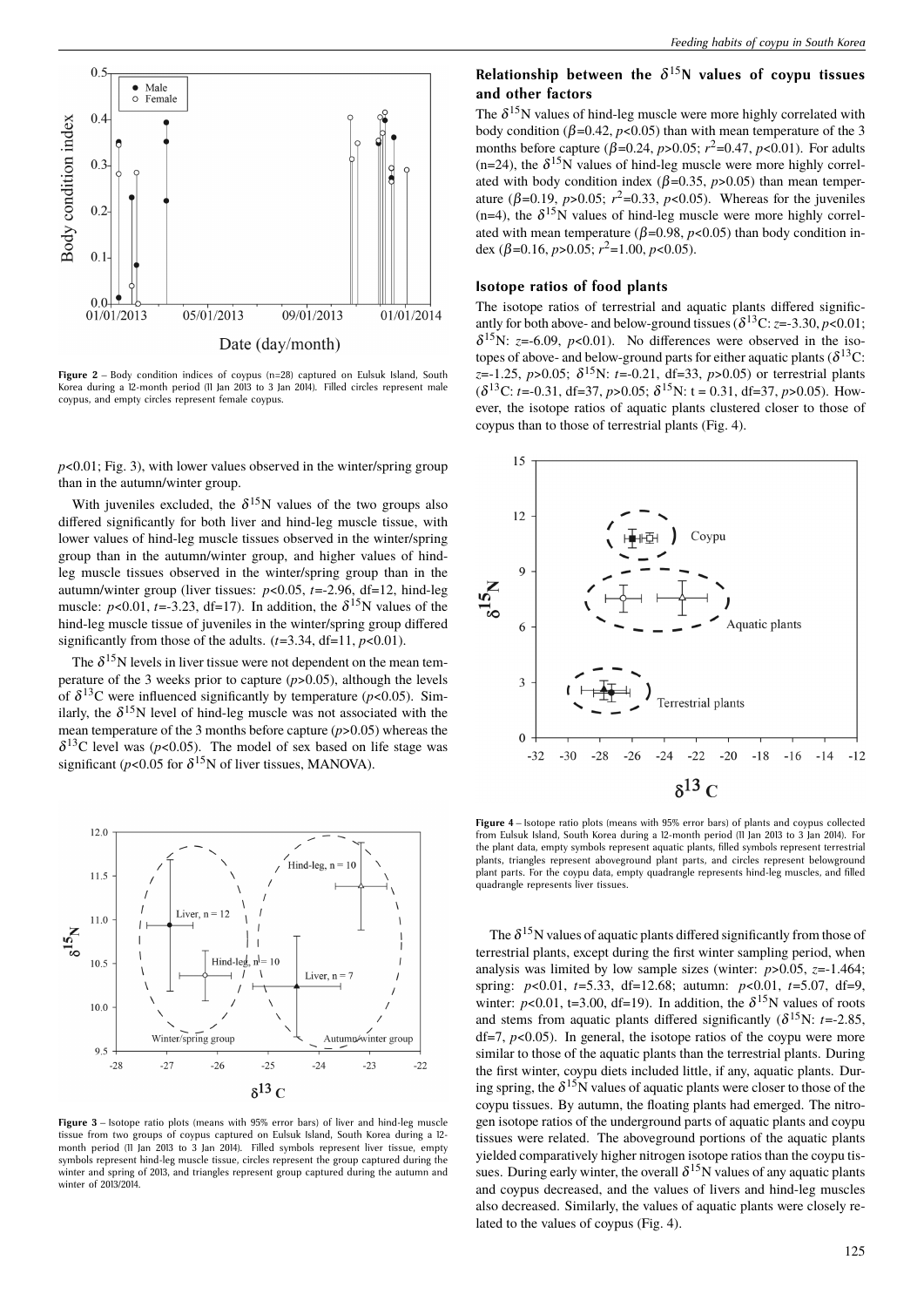Table I – Summary of adult coypu captured from Eulsuk Island, South Korea during a 12-month period (II Jan 2013 to 3 Jan 2014). (The number of isotopic ratios determined is shown in parentheses if those differ from the number of captured individuals due to sample contamination).

| <b>Season</b>               |                 | Winter 2013          | Spring 2013      | Autumn 2013              |                          |                       | Winter 2014          |
|-----------------------------|-----------------|----------------------|------------------|--------------------------|--------------------------|-----------------------|----------------------|
| <b>Sex</b>                  | Female          | Male                 | Male             | Female                   | Male                     | Female                | Male                 |
| Number                      |                 |                      |                  |                          |                          | 6                     |                      |
| log Weight/log Body length  | $0.30 + 0.02$   | $0.31 + 0.04$        | $0.32 + 0.05$    | $0.37 + 0.02$            | 0.35                     | $0.32 + 0.02$         | $0.34 + 0.04$        |
| $\delta^{13}$ C of liver    | $-27.75 + 0.41$ | $-27.43 \pm 0.21(2)$ | $-25.95+0.53$    | $\overline{\phantom{a}}$ | ٠                        | $-25.10 \pm 0.73(5)$  | $-22.54 \pm 1.09(2)$ |
| $\delta^{15}$ N of liver    | $10.22 + 1.89$  | $9.55 \pm 0.36$ (2)  | $10.35 \pm 0.89$ |                          |                          | $10.53 \pm 0.79(5)$   | $10.48 \pm 0.51(2)$  |
| $\delta^{13}$ C of hind-leg | $-27.04 + 0.83$ | $-27.10+0.89$        | $-23.67 + 0.83$  | $-23.53\pm36(3)$         | ٠                        | $-23.32 \pm 0.58$ (4) | $-22.62+1.68$        |
| $\delta^{15}$ N of hind-leg | $10.85 + 0.24$  | $11.12 + 0.12$       | $10.51 + 0.71$   | $13.20 \pm 0.38(3)$      | $\overline{\phantom{a}}$ | $10.32 \pm 0.67(4)$   | $10.98 \pm 0.47$     |

### **Discussion**

### **Food plant analysis**

Most investigations of isotope ratios in animals have been restricted to carnivorous or omnivorous mammals, owing to the lack of  $\delta^{13}C$  signatures for soil or plants (Kielland, 2001; Urton and Hobson, 2005; Ben-David and Flaherty, 2012). Recently, however, the application of a mixing model has enabled the analysis of herbivore food sources (Severud et al., 2013). Isotope ratios of soils normally cannot be used to identify vegetation, since plants use the same soil as a nutrient source. However, when the same plant species are growing in different soils, it may be possible to use isotope ratios to determine feeding sites (Kielland, 2001). Our study area was transformed from a landfill into a protected area in 2005, which involved creating new waterways and wetlands using soils from other regions (Lee et al., 2011). Therefore, the aquatic and terrestrial soils of the island possessed different isotope ratios. In addition, the water level of the pond is managed so that terrestrial areas are not flooded (Williams et al., 2013). Thus, local soil composition may have contributed to the different  $\delta^{15}N$  values of aquatic and terrestrial plants.

## **Relationship between the** δ <sup>15</sup>**N values of coypu tissues and other factors**

The strongest relationship among mean temperatures, body condition index, and the  $\delta^{15}$ N values of liver and hind-leg muscle tissues, was

Table 2 – Characteristics of juvenile coypu captured from Eulsuk Island, South Korea during winter only.

| <b>Season</b>               |                   | Winter 2013 |                   |
|-----------------------------|-------------------|-------------|-------------------|
| <b>Sex</b>                  | <b>Female</b>     |             | Male              |
| Number                      | 2                 |             | $\overline{c}$    |
| log Weight/log Body length  | $0.02 + 0.02$     |             | $0.05 \pm 0.04$   |
| $\delta^{13}$ C of liver    | $-27.67 + 2.66$   |             | $-25.98 \pm 1.01$ |
| $\delta^{15}$ N of liver    | $15.12 \pm 0.98$  |             | $10.10 + 1.22$    |
| $\delta^{13}$ C of hind-leg | $-26.49 \pm 0.23$ |             | $-27.34 \pm 0.80$ |
| $\delta^{15}$ N of hind-leg | $8.85 \pm 0.31$   |             | $9.77 \pm 0.81$   |

that between isotope assimilation by hind-leg muscle tissue and mean temperature. Coypus would be expected to exhibit higher rates of metabolism at lower temperatures than at higher temperatures (Dixon et al., 1979; Fry, 2006). The  $\delta^{15}N$  values of the hind-leg muscle tissues were correlated with the relatively long-term mean temperature (i.e., 3-month average), since the turnover rate of the hind-leg muscle tissue was relatively slow, owing to the lower metabolic rate of muscle tissue at lower temperatures. However, the isotope ratios in hind-leg muscle tissues exhibited a stronger relationship to the body condition index than to mean temperature, and the body condition indices of trapped coypus decreased after winter (Tab. 1). Therefore, coypus appear to make more use of the heavier nitrogen isotope in hind-leg muscle during winter, presumably associated with muscle tissue metabolism contributing to weight loss. In addition, this pattern was even more evident in juveniles, perhaps a reflection of their lower fat reserves and higher surface area to volume ratios than adults. This may explain the higher rate of mortality in juveniles than in adults (Aliev, 1973; Doncaster and Micol, 1990).

Seasonal variation in isotope ratios enables has been used to identify changes in the relative importance of vegetation types in animal diets (Owen-Smith, 1994; Kielland, 2001). During the winter, the  $\delta^{15}N$  values of aquatic plants decreased at the study site, but the C/N ratios of the coypu tissues did not follow the changes in vegetation isotope ratios, likely because the coypus fed on the live submerged parts of some aquatic plants, thus, maintaining similar  $\delta^{15}N$  values. In addition, as mentioned previously, the isotopic values could be maintained by the metabolism such as use of the heavier nitrogen isotope in hindleg muscle. Therefore, the  $\delta^{15}N$  liver values could be higher than hindleg muscle values. During spring, floating plants were not included in the analysis since they had not emerged yet, so the aquatic plants are fully featured in the diet, and coypus appeared to eat both aboveand below-ground plant parts (Tab. 2). As floating plants emerged, the  $\delta^{15}$ N hind-leg values increased, and reflected with those of coypu tissues. At our study site, there were few floating plants, so we were unable to determine food preferences within aquatic plants, although coypus are known to prefer floating plants (*Lemna* spp.) and plants in the Pontederiaceae (Wilsey et al., 1991; Guichón et al., 2003). Although we could not determine preferences for specific plants, it was



**Figure 5** – Seasonal δ<sup>13</sup>C and δ<sup>15</sup>N values (means with 95% error bars) of plants and coypus collected from Eulsuk Island, South Korea during a 12-month period (11 Jan 2013 to 3 Jan 2014). For the plant data, empty symbols represent aquatic plants, filled symbols represent terrestrial plants, triangles represent aboveground plant parts, and circles represent belowground<br>plant parts. For the coypu data, empty 2013/2014.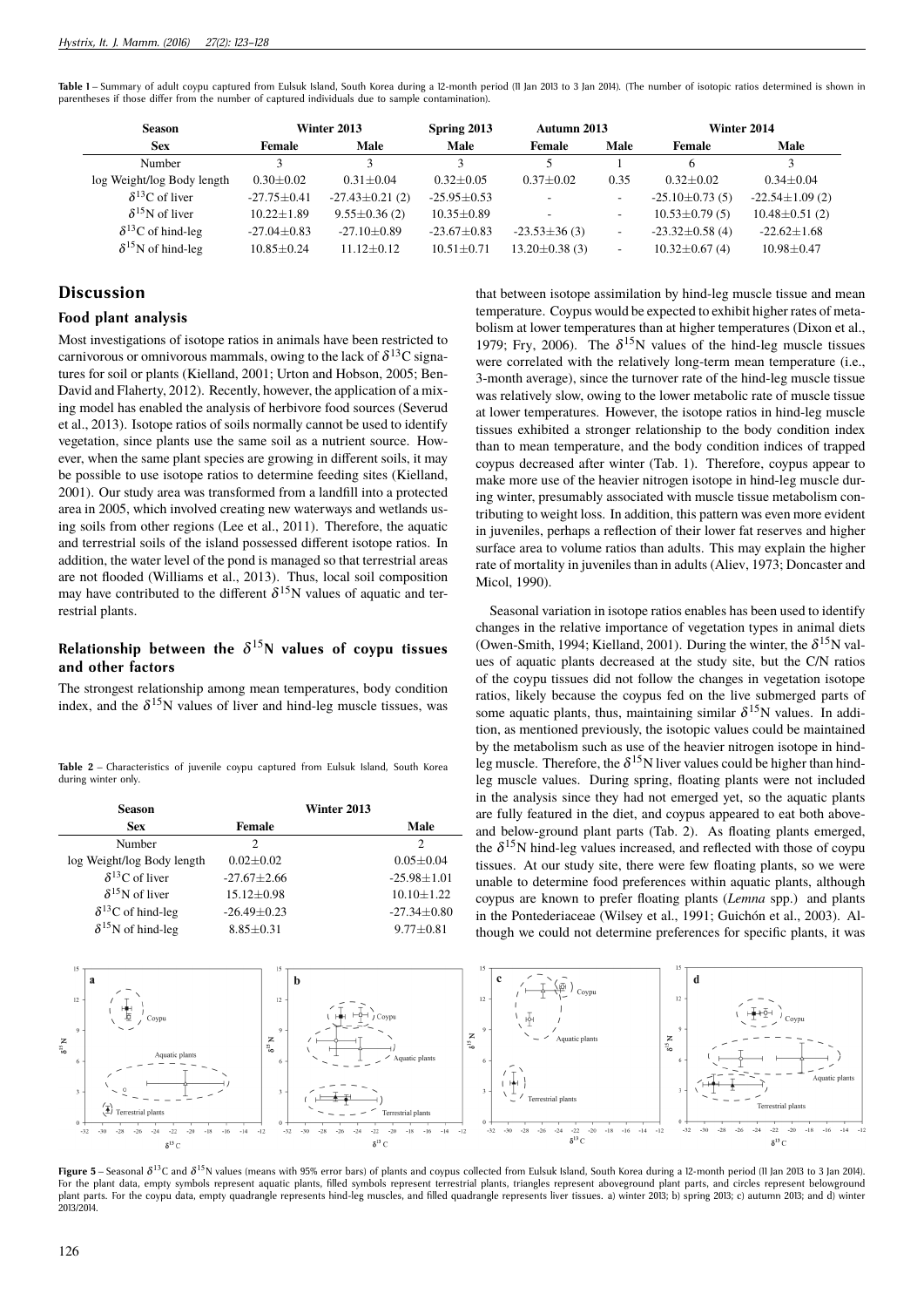|                    |           |                         | Ξ                 | Winter            |                 | Ξ                        | Spring            |                 | Ξ             | Autumn          |                  |               | Winter            |                 |
|--------------------|-----------|-------------------------|-------------------|-------------------|-----------------|--------------------------|-------------------|-----------------|---------------|-----------------|------------------|---------------|-------------------|-----------------|
|                    |           |                         |                   | $\delta^{13}C$    | $N_{SI}$        |                          | $\delta^{13}C$    | $N_{S1}g$       |               | $\delta^{13}C$  | $N_{S1}$ $S$     |               | $\delta^{13}C$    | $N_{\rm S1}$    |
| Aquatic plants     | Emergent  | Poaceae                 |                   |                   |                 |                          |                   |                 |               |                 |                  |               |                   |                 |
|                    |           | Paspalum distichum      | $\mathbf{\Omega}$ | $-13.13 + 0.29$   | $5.00 + 0.15$   |                          | $-15.16 \pm 0.33$ | $6.44 + 0.39$   |               |                 |                  |               | $-15.16 + 0.79$   | $6.33 + 2.71$   |
|                    |           | Phragmites communis     | N                 | $.28.71 \pm 0.62$ | $6.46 \pm 0.24$ |                          | $-27.71 \pm 1.02$ | 5.54±0.86       |               | $-27.48 + 0.63$ | $10.79 \pm 1.04$ |               | $-26.51 + 0.18$   | $4.10 + 0.28$   |
|                    |           | Phragmites communis     | $\mathbf 2$       | $.28.71 \pm 0.62$ | $6.46 \pm 0.24$ |                          | $-27.71 \pm 1.02$ | 5.54±0.86       | r             | $-27.48 + 0.63$ | $10.79 \pm 1.04$ |               | $-26.51 + 0.18$   | $4.10 + 0.28$   |
|                    |           | Pseudoraphis ukishiba   |                   |                   |                 |                          | $-29.24 \pm 1.29$ | $6.60 \pm 0.43$ |               |                 |                  |               | $-29.14$          | 5.8             |
|                    |           | Cyperaceae              |                   |                   |                 |                          |                   |                 |               |                 |                  |               |                   |                 |
|                    |           | Scirpus tabernaemontani |                   | $-28.32$          | 0.13            | 5                        | $-29.35 + 0.80$   | $9.18 + 4.27$   |               | $-28.42$        | 8.82             | 2             | $-29.59 \pm 1.80$ | $6.63 \pm 1.28$ |
|                    | Floating  | Salviniaceae            |                   |                   |                 |                          |                   |                 |               |                 |                  |               |                   |                 |
|                    |           | Salvinia natans         |                   |                   |                 |                          |                   |                 |               | $-29.91$        | 14.2             |               |                   |                 |
|                    | Submerged | Haloragaceae            |                   |                   |                 |                          |                   |                 |               |                 |                  |               |                   |                 |
|                    |           | Myriophyllum spicatum   |                   |                   |                 |                          |                   |                 | $\mathcal{L}$ | $-21.73 + 3.59$ | $13.61 \pm 0.70$ | $\mathcal{L}$ | $-18.02 \pm 0.34$ | $8.76 \pm 0.27$ |
| Terrestrial plants |           | Poaceae                 |                   |                   |                 |                          |                   |                 |               |                 |                  |               |                   |                 |
|                    |           | Setaria viridis         |                   |                   |                 |                          | $-12.56 + 0.07$   | $1.57 + 0.59$   |               |                 |                  |               | $-12.42$          | 3.55            |
|                    |           | Chenopodiaceae          |                   |                   |                 |                          |                   |                 |               |                 |                  |               |                   |                 |
|                    |           | Chenopodium album       |                   |                   |                 |                          |                   |                 |               | $-28.87$        | 4.86             |               |                   |                 |
|                    |           | Asteraceae              |                   |                   |                 |                          |                   |                 |               |                 |                  |               |                   |                 |
|                    |           | Artemisia princeps      |                   | $-30.56$          | 1.37            |                          | $-29.93 + 0.83$   | $3.71 \pm 1.27$ |               |                 |                  |               | $-29.47 + 0.61$   | $3.82 \pm 0.85$ |
|                    |           | Conyza bonariensis      |                   |                   |                 |                          | $-28.79 \pm 1.39$ | $.89 + 0.14$    |               |                 |                  |               | $-28.5$           | 0.43            |
|                    |           | <b>Bidens</b> frondosa  |                   | $-29.01$          | $0.83 + 0.10$   |                          | $-28.90 + 0.16$   | $0.85 + 0.80$   |               | $-29.76$        | 2.77             |               |                   |                 |
|                    |           | Taraxacum platycarpum   |                   |                   |                 |                          |                   |                 |               |                 |                  |               | $-28.19 + 0.64$   | $3.98 + 0.38$   |
|                    |           | Onagraceae              |                   |                   |                 |                          |                   |                 |               |                 |                  |               |                   |                 |
|                    |           | Oenothera biennis       |                   |                   |                 | $\overline{\mathcal{C}}$ | $-29.39 \pm 0.81$ | $1.30 + 0.68$   |               |                 |                  |               |                   |                 |
|                    |           | Amaranthaceae           |                   |                   |                 |                          |                   |                 |               |                 |                  |               |                   |                 |
|                    |           | Spinacia oleracea       |                   |                   |                 | $\mathbf{\Omega}$        | $-31.00 + 0.47$   | 4.49±0.98       |               |                 |                  |               | $-30.87 + 0.53$   | $3.95 \pm 1.40$ |
|                    |           | Cannabaceae             |                   |                   |                 |                          |                   |                 |               |                 |                  |               |                   |                 |
|                    |           | Humulus japonicus       |                   | $-29.05$          | 2.17            |                          | $-28.97$          | 4.61            |               |                 |                  |               |                   |                 |
|                    |           | Lamiaceae               |                   |                   |                 |                          |                   |                 |               |                 |                  |               |                   |                 |
|                    |           | Salvia plebeia          |                   |                   |                 | 3                        | $-26.60 + 2.64$   | $2.08 + 0.75$   |               |                 |                  |               |                   |                 |
|                    |           | Unknown species         |                   | $-30.06 \pm 0.96$ | $-0.76 + 3.0$   |                          |                   |                 |               |                 |                  |               |                   |                 |

Table 3 - Plants collected from Eulsuk Island, South Korea and their carbon and Nitrogen isotope levels in different seasons (n = sample size). **Table 3** – Plants collected from Eulsuk Island, South Korea and their carbon and Nitrogen isotope levels in dierent seasons (n = sample size).